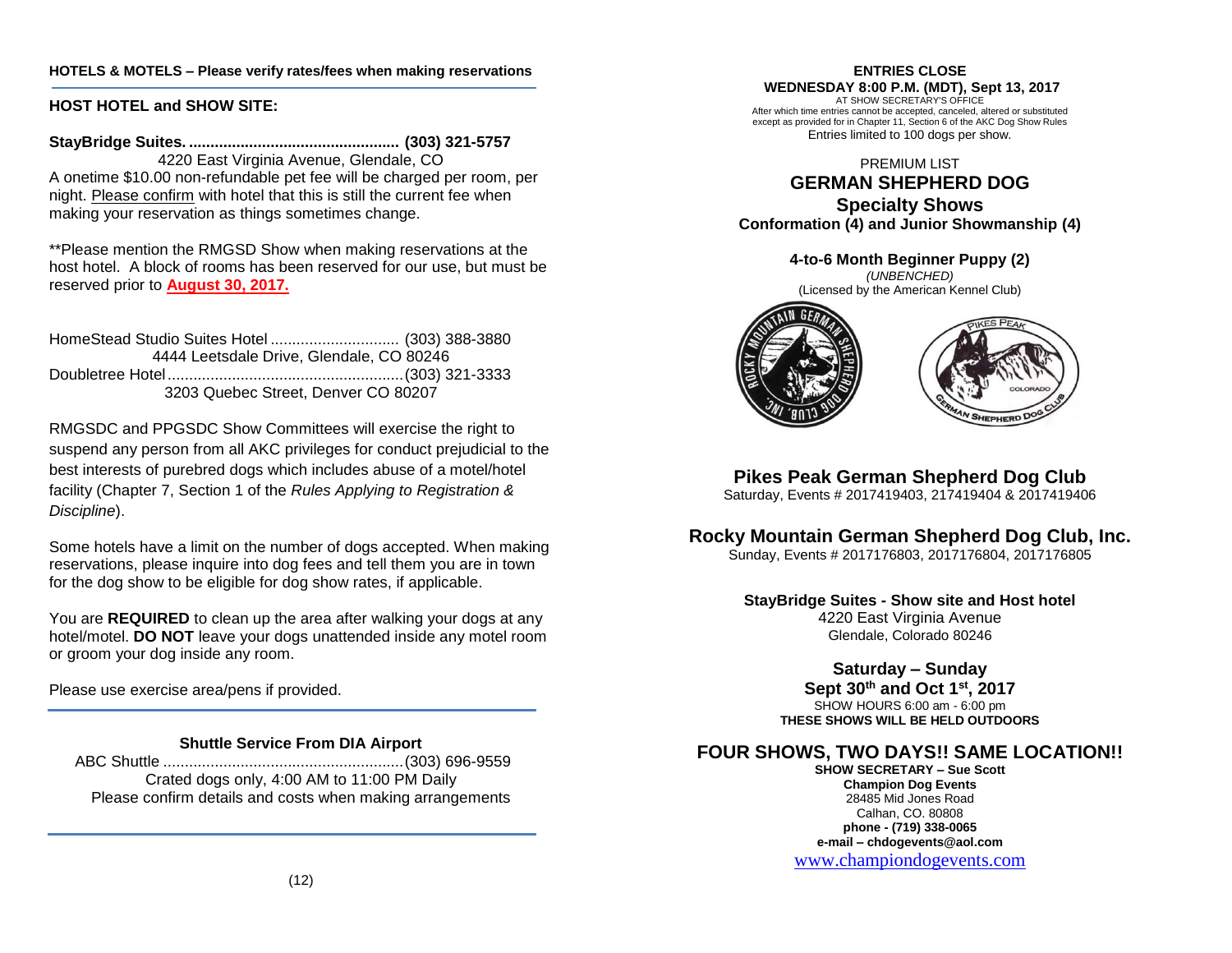#### **OFFICERS of the Rocky Mountain German Shepherd Dog Club**

| 441 Wright St. #122 Lakewood, CO 80228 |  |
|----------------------------------------|--|

#### **OFFICERS of the Pikes Peak German Shepherd Dog Club**

#### **SHOW COMMITTEE – PPGSDC – Saturday shows**

| 741 Canon Ridge Rd., Canon City, CO 81212 | dmehra@aol.com |
|-------------------------------------------|----------------|
|                                           |                |
|                                           |                |
|                                           |                |

#### **SHOW COMMITTEE – RMGSDC - Sunday shows**

| 5315 County Road 142, Elizabeth, CO 80107 | longspeakgs@hotmail.com |
|-------------------------------------------|-------------------------|
|                                           |                         |

#### **JUDGES**

- Saturday Show 1 Conformation & Junior Showmanship Carol R Smith…………………..….….4305 NW 26th St, Oklahoma City, OK 73107
- Saturday Show 2 Conformation & Junior Showmanship & 4-6 Month Beginner Puppy Karen Hynek………………………………11801 Links Rd, Marthasville, MO 63357
- Sunday Show 1 Conformation Dick Jones………………………………....7100 SW Gator Trl, Palm City, FL 34990
- Sunday Show 2 Conformation, Junior Showmanship & 4-6 Month Beginner Puppy Tedi L Ginsburg..………….…14823 Las Tunas Dr, Hacienda Heights, CA 91745

#### **DOG SHOW TOUR and NEW EXHIBITOR OVERVIEW! Sunday during break between shows!**

There will be a Dog Show Tour to commence one hour prior to the start of judging. Please meet ringside. The Dog Show Tour will provide information regarding the show including the various classes, ring procedure, championship point system, grand champion system and dog show etiquette.

The New Exhibitor Overview will cover some basics in showing and competing with your German Shepherd Dog. Instruction on how to search for events and enter will also be available.

## **RIBBON AWARDS/PRIZES**

| Best of Opposite Sex to Best of Breed Red & White Rosette |  |
|-----------------------------------------------------------|--|
|                                                           |  |
|                                                           |  |
|                                                           |  |
|                                                           |  |
|                                                           |  |
|                                                           |  |
| Best Opposite Sex to Best PuppyLavender Rosette           |  |
|                                                           |  |
|                                                           |  |
| 4-6 Month Beginner Puppy Pink and Green Rosette           |  |

| <b>Non-regular Classes</b> |
|----------------------------|
| First Prize Rose           |
| Second Prize Brown         |
| Third Prize.  Lt Green     |
| Fourth Prize Gray          |
|                            |

# **The Pikes Peak German Shepherd Dog Club and Rocky Mountain German Shepherd Dog Club appreciate the generosity of its trophy donors.**

Please note any trophy may be substituted with one of equal or greater value.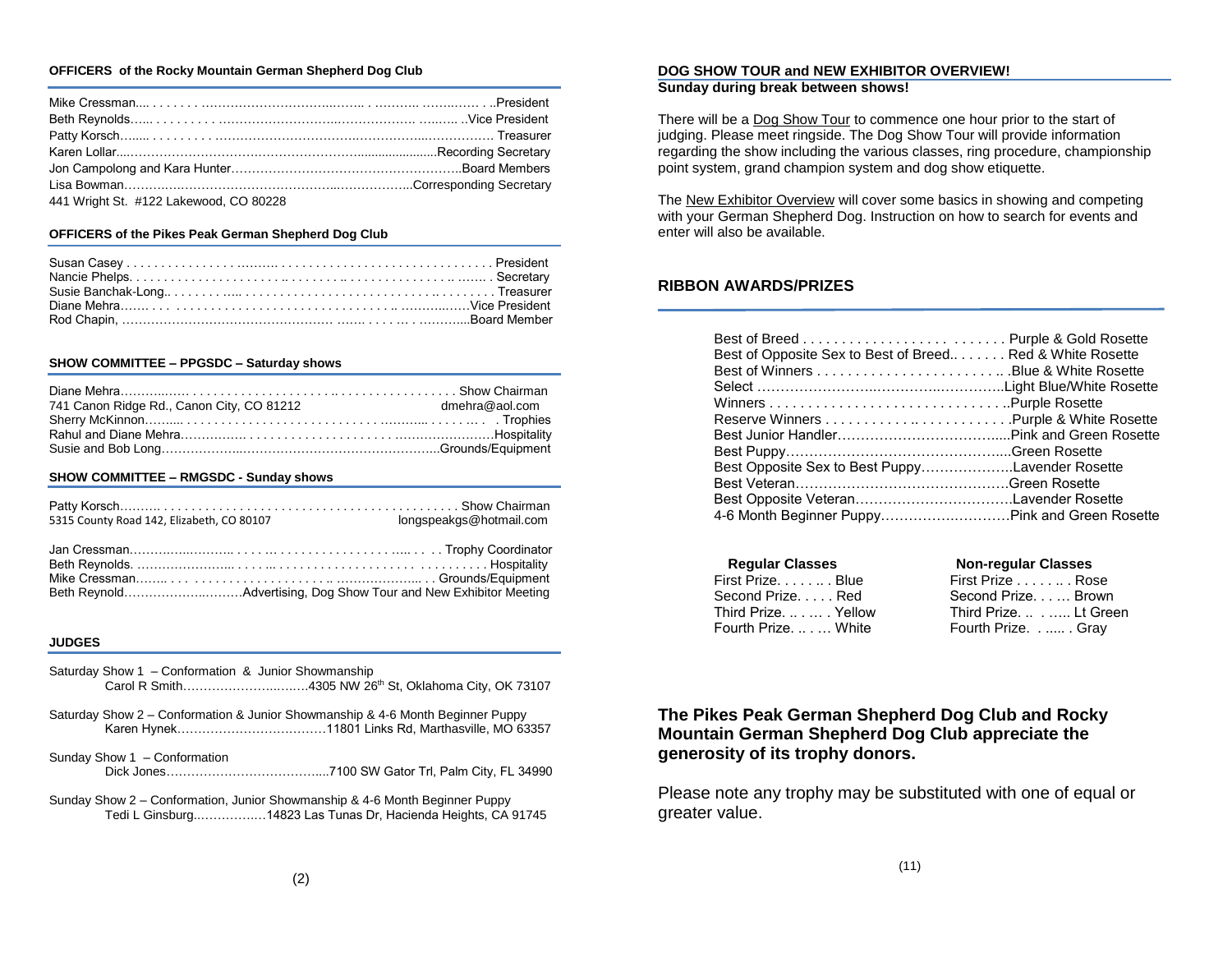## **Saturday - Pikes Peak GSD Club (both shows)**

Best of Breed - \$25.00 in Cash Best of Opposite Sex - \$15.00 in Cash Best of Winners - \$15.00 in Cash Winners Dog - \$15.00 in Cash Winners Bitch - \$15.00 in Cash Res. Winners Dog - \$10.00 in Cash Res. Winners Bitch - \$10.00 in Cash Best Puppy - \$15.00 in Cash Best Opposite Puppy - \$10.00 in Cash Best Veteran - \$10.00 in Cash Best 4-6 month Beginner Puppy - \$15.00 in Cash 1st in all classes - Dog Toy Best in Junior Showmanship - Gift card

## **Sunday - Rocky Mountain GSD Club (both shows)**

Best of Breed - Fleece Throw Best of Opposite Sex - 42x29 Fleece Crate Mat Best of Winners - Grooming Towel and Dog Brush Winners Dog/Bitch - 6 ft English Slip Lead Reserve WD/WB - 4 ft English Slip Lead All First place winners - Stoneware Mug with dog treats Best Puppy - Dog Toy(s) Best Opp. Sex Puppy - Dog Toy Best 4-6 month Beginner Puppy - Dog Toy Best in Junior Showmanship (pm show only) - Gift card 1<sup>st</sup> in each Junior Showmanship class - Gift card

**Best of Breed:** The Rocky Mountain GSDC, Inc. specialty show Best of Breed winner's name will be engraved on a perpetual club award offered by Stuttgart German Shepherds. This award was generously donated by Inge & Emil Vyprachticky, Sandy & Jim Richards and Irene & Tom Hause. This award remains permanently in the possession of the Rocky Mountain GSDC, Inc.

## **ENTRY INFORMATION:**

**Entries are limited to 100 dogs per show ENTRIES CLOSE: 8:00 P.M. (MDT) -- Wednesday, Sept 2, 2017** at the Show Secretary's office after which time entries cannot be accepted, cancelled, altered or substituted except as provided for in Chapter 11, Section 6, AKC Dog Show Rules.

ENTRY FEES: include a \$.50 AKC RECORDING FEE and a \$3.00 EVENT FEE.

#### *A SEPARATE ENTRY FEE IS REQUIRED FOR ENTRY IN EACH SPECIALTY SHOW*

\$30.00 for the FIRST ENTRY of each dog in Regular Class \$18.00 for Puppy & Bred-by-Exhibitor Classes \$15.00 for Junior Showmanship (free if second entry) \$18.00 for Non Regular Classes – (Veterans) \$15.00 for 4-6 Month Beginner Puppy Classes

#### **NOTE:**

• **12-18 Month Classes are adult classes and require an adult entry fee**

Make all checks payable to: **Champion Dog Events**

Mail to: Sue Scott, Show Secretary, Champion Dog Events, 28485 Mid Jones Rd, Calhan, CO 80808

A judging schedule will be mailed to each entrant as soon as practical after closing of entries. For information concerning entries, the Show Secretary can be contacted at:

> by phone: (719) 338-0065 scan and send by e-mail[: chdogevents@aol.com](mailto:chdogevents@aol.com) website[: www.championdogevents.com](http://www.championdogevents.com/)

"A Recording Fee of 50 cents and a \$3.00 event fee will be required for each dog entered at any Licensed or Member Club show or Obedience Trial. This Recording Fee is to be collected by the show giving Club and paid to the American Kennel Club. If a dog is entered in more than one class in the show, the Recording Fee is to be collected on the first entry only." (Chapter 11, Section 2, AKC Dog Show Rules).

**CANADIAN EXHIBITORS MUST SUBMIT ENTRIES WITH CHECKS DRAWN ON U.S. ACCOUNTS OR WITH INTER-NATIONAL MONEY ORDERS IN U.S. FUNDS.**

Entry fee will not be refunded in the event that a dog is absent, disqualified, excused by Veterinarian or Judge or barred from competition by action of the Show Committee.

**Post Dated Checks & Returned Checks** do not constitute a valid entry fee. The Show Secretary will add a \$25.00 collection fee to the amount of each returned check. Subsequent returned checks from the same exhibitors may result in their being put on a CASH ONLY basis.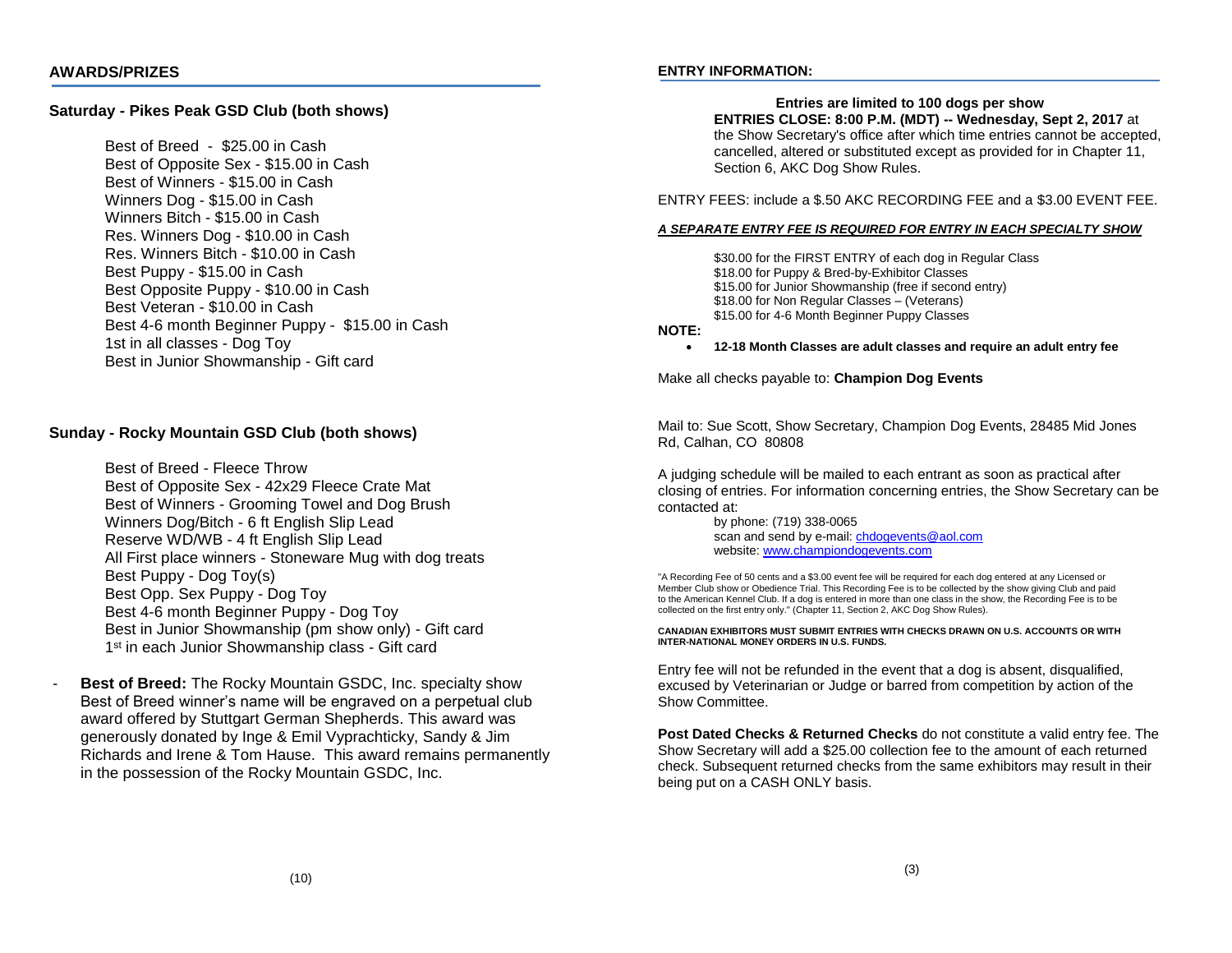No entry shall be made and no entry shall be accepted which specifies any condition as to its acceptance.

No entry fees will be refunded if the Show cannot open or be completed by reason of riots, civil disturbances, fire, extreme and/or dangerous weather conditions, an Act of God, public emergency, act of a public enemy, strikes and/or any other cause beyond the control of the Club or the Show Secretary.

Entries will not be accepted without fees or signatures. There will be **no refunds**  for duplicate entries. Changes, additions or corrections to entry forms must be received in writing via postal or email prior to close of entries. Those received by telephone are not acceptable.

No dog wrongly entered in a class may be transferred to another class (except in case of wrong sex), nor can a dog be withdrawn after entries have closed. The owner or agent assumes all responsibilities for wrong or incomplete information of the entry blank.

Owners are responsible for errors in making out entry forms, whoever may make such errors, and no entry fee will be refunded in event of such errors or cancellation of entries after the published closing date.

Entries must be made on an Official AKC entry form or photocopy of the Official AKC entry form with the Agreement and Rules on the reverse side or they cannot be accepted.

Confirmation of Entry will be sent to the email address(s) on the Official AKC entry form within 48 hours of receipt. If you do not receive email confirmation promptly please contact show secretary. Judging Schedule will be sent as soon as finalized after close of entries.

All Show results will be posted o[n www.championdogevents.com](http://www.championdogevents.com/) as soon as possible after the close of the show.

# **SPECIAL ENTRY SERVICES**

**Entry service:** Call them for details BEST IN SHOW ENTRY SERVICE . . . . . . . . . . . 1(800)247-7005 Entry Line ENTRIES ON TIME.. . . . . . . . . . . . . . . . . . . . . . . 1(800)992-8955 Entry Line

### **SHOW SECRETARY – Sue Scott. . . . …….. . . . (719) 338-0065**

Email image of both sides of entry accepted in place of a fax and a picture of both sides sent from phone is also acceptable if details are clear. Fees paid by PayPal or check.

## **Online Entries** at [www.championdogevents.com](http://www.championdogevents.com/)

There is an additional fee of \$2.00 per dog for online entries using PayPal. You can also enter online and mail a check as long as check is received before close of entries.

### **Junior Showmanship Classes**

**NOVICE JUNIOR CLASS -** For Boys and Girls at least 9 and under 12 years of age on the day of the show who at the time entries close, have not won three (3) first place awards, with competition present, in a Novice Class at a licensed or member show.

**NOVICE INTERMEDIATE CLASS -** For Boys and Girls at least 12 and under 15 years of age on the day of the show who at the time entries close, have not won three (3) first place awards, with competition present, in a Novice Class at a licensed or member show.

**NOVICE SENIOR CLASS -** For Boys and Girls at least 15 and under 18 years of age on the day of the show who at the time entries close, have not won three (3) first place awards, with competition present, in a Novice Class at a licensed or member show.

**OPEN JUNIOR CLASS -** For Boys and Girls at least 9 and under 12 years of age on the day of the show who at the time entries close, have won three (3) first place awards in a Novice Class at a licensed or member show, with competition present in the Novice Class.

**OPEN INTERMEDIATE CLASS -** For Boys and Girls at least 12 and under 15 years of age on the day of the show who at the time entries close, have won three (3) first place awards in a Novice Class at a licensed or member show, with competition present in the Novice Class.

**OPEN SENIOR CLASS -** For Boys and Girls at least 15 and under 18 years of age on the day of the show who at the time entries close, have won three (3) first place awards in a Novice Class at a licensed or member show, with competition present in the Novice Class.

**MASTER CLASS -** *(effective date of January 1, 2012)* For Boys and Girls at least 9 and under 18 years of age on the day of the show and who have won ten (10) first place wins in an Open Class, with competition to be eligible to enter the Limited Class Competition. The calendar for this class will be November 1-October 31 of the following year. All juniors meeting the criteria for this class are required to enter the Master Class and may change their entry the day of the show if entries have already closed. Once the eligibility time frame for that year has passed, all participants return to the Open Class to compete for the following year.

**NOTICE: Junior Handlers must include their AKC JUNIOR HANDLER NUMBER on each entry.** You may obtain your junior identification number by calling the AKC, Judges Education Department

Each dog exhibited in Junior Showmanship must be owned by the Junior Handler or by the Junior Handler's father, mother, brother, sister, uncle, aunt, grandfather or grandmother including the corresponding step and half relations or by a member of the Junior Handlers household.

Bitches in season are not eligible to be shown in Junior Showmanship Classes.

At a Specialty show, each dog must be of the breed for which the show is held.

A dog that has been rejected - dismissed or excused by the veterinarian for the protection of the other dogs at the show or for the protection of the dog excused, may not be handled in Junior Showmanship.

Each dog handled in a regular Junior Showmanship Class must be entered and shown in one of the breed classes at the show, or must be entered for Junior Showmanship only. However, a dog that must be withdrawn for good and sufficient reason, such as a bitch in season or a veterinarian's excuse may be replaced by another dog meeting the same ownership requirements. Such substitution must be requested in writing stating the reason for the substitution and must be accompanied by an official AKC entry form.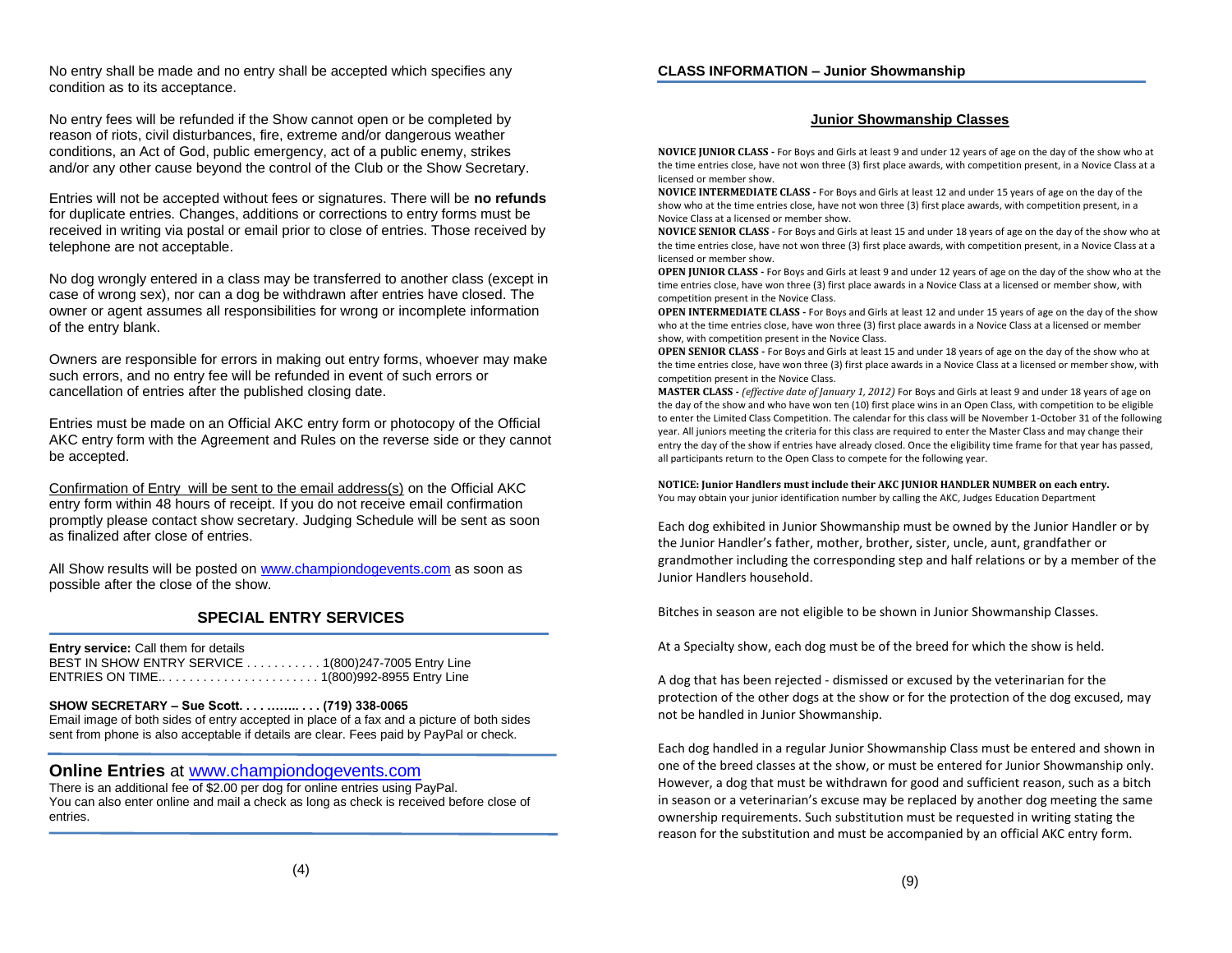#### **CLASS INFORMATION 4-to-6 Month Beginner Puppy**

## **Class – 4-6 month Beginner Puppy**

- The Four-to-Six Month Puppy competition shall be for dogs that are four months of age and over but under six months on the day of the event.
- AKC registration number or an AKC litter number will be required for entries of an AKC recognized breed as listed in Chapter 3, Section 1 of the *Rules Applying to Dog Shows*.
- A foreign born dog may enter this class if they are registered in the country of origin.
- All entrants are to be vaccinated (including rabies) in accordance with their veterinarian's protocol.
- Professional handlers are not permitted to exhibit in this class. *Professional handlers are defined as any person who belongs or has belonged to a professional handlers' organization, distributed rate cards, or otherwise advertised or represented themselves as handling dogs for pay.*
- Class will not be divided by sex

### *HOSPITALITY NIGHT*

*Hosted by the PPGSDC*

Saturday, Sept 30<sup>th</sup> *Time will be announced at the show*

*Meet us at the host hotel for an evening of lively banter and socializing.*

*Food and drink will be provided by Club members.*

*Enjoy a great evening with GSD fanciers and make new friends*

*Lunch will be available both days for a nominal fee.*

#### **EXHIBITOR INFORMATION:**

Dogs need be present only for scheduled judging and will be released if not needed for further judging.

Dogs must be ready for judging. Neither the Club nor its Show Secretary will be responsible or obligated to furnish any service for notifying exhibitors or their agents of Breed or Class Judging. Judges need not wait for any dog holding up a class**. Owners or agents alone are responsible for the presence of their dogs in the judging rings.**

The show giving Club, the Show Secretary, their agents, employees, etc. assume no responsibility for any loss, damage or injury sustained by exhibitors, handlers, or to any of their dogs or property while at or on the show grounds, or in transit to or from the show. And furthermore assumes no responsibility for injury to children.

The hosting club will exercise every precaution for the safety of dogs exhibited, but it must be understood that neither the club, site or show secretary will be responsible for any injury, damage, or loss. It is understood that all dogs at this show are in the care and custody of the owners or owner's agents during the entire show weekend.

There shall be no drilling or intensive /abusive training of dogs on the show grounds.

Dogs must be in control at all times. This includes the use of Flexi leashes.

Exhibitors are required to clean up after the dogs that they are exhibiting or which are under their care or control. This requirement includes both while in the ring or at any location on our show site. Clean up tools and supplies will be available at each ring and at other convenient locations through-out the show grounds.

Exhibitors should follow their veterinarian recommendations to assure their dogs are free of internal and external parasites, any communicable diseases and have appropriate vaccinations.

**Parents are solely responsible for their children, and are expected to keep them supervised and controlled at all times for their own safety.**